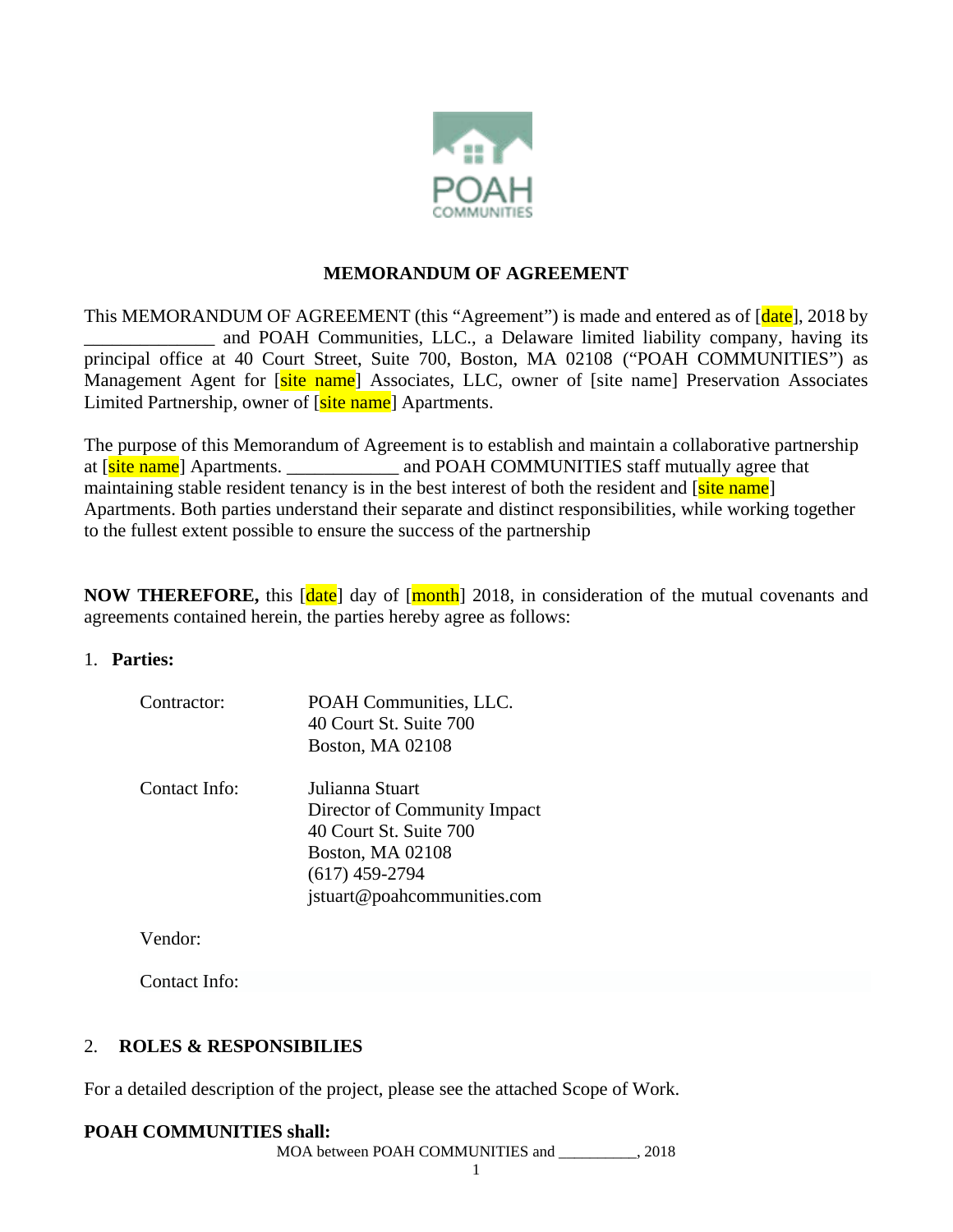Support and facilitate the goals and objectives of the partnership by providing the following:

- Access to all buildings onsite as well as access to relevant work spaces within the buildings, including community or programming spaces. The property manager will have access to all relevant workspace as well, at all times.
- As applicable, 1 parking space per contracted service provider at all times
- Good faith effort from maintenance staff in setting up and tearing down necessary furniture for programming events, if given appropriate prior notice.
- Access to a computer, printer, telephone, and internet. POAH COMMUNITIES shall also provide IT support for equipment provided by POAH COMMUNITIES.
- Communication and collaboration in practice and review of the program. This includes relevant referrals and information applicable and necessary to the work of the program.

## 3. **PROGRAM EVALUATION**

\_\_\_\_\_\_\_\_\_\_\_\_\_ and POAH COMMUNITIES will meet regularly to evaluate the partnership. The frequency of these meetings will be determined by both parties upon the contract execution date. The evaluation is intended to understand the impact of the partnership on both resident outcomes and property performance.

It is POAH COMMUNITIES' expectation that \_\_\_\_\_\_\_\_\_\_ will track their work so that it can be shared and evaluated by POAH COMMUNITIES. Specific information regarding performance metrics are detailed in the attached Scope of Work.

#### 4. **DURATION OF AGREEMENT**

This Agreement shall be effective from [start date] 2018 to [end date], 2019. Either party may terminate this agreement if the other party fails substantially to perform a material obligation in this agreement and fails to cure identified defaults within thirty (45) days of receiving written notice of default. Notwithstanding the foregoing, either party may terminate this agreement without cause upon provision of written notice to the other at least sixty (30) calendar days before its effective date, and \_\_\_\_\_\_\_\_\_\_ shall be entitled to payment for all accepted work hereunder. Whether or not cause to terminate exists under any other provision, a party may elect to terminate without cause.

## 5. **EARNED TIME OFF, HOLIDAYS, AND OFF SITE HOURS**

In order for POAH COMMUNITIES to understand when the service provider will be on site and working, agrees to provide the following, where applicable, prior to contract signature:

- Holiday calendar detailing which days are organization-wide holidays for the remainder of the year
- List of recurring weekly, monthly, or quarterly off-site meetings that the service provider is required to attend by their employer
- Submit written notice of vacations, leaves or other planned absences at least 2 weeks in advance

MOA between POAH COMMUNITIES and \_\_\_\_\_\_\_\_\_\_, 2018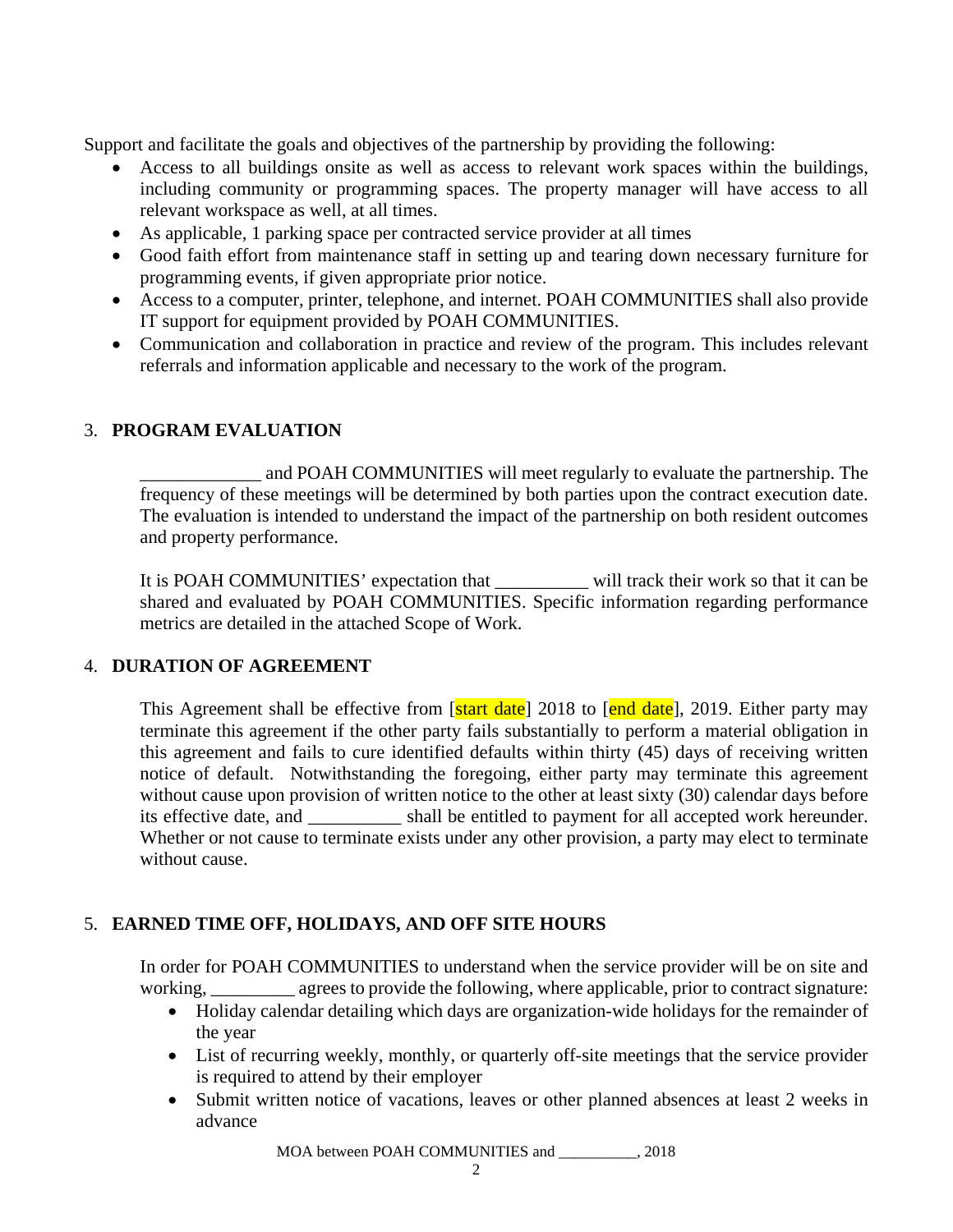## 6. **FINANCIAL OBLIGATIONS**

\_\_\_\_\_\_\_\_\_\_ will submit itemized invoices directly to POAH COMMUNITIES on a monthly basis at the rate of one twelfth of the annual contract rate of the attached budget. POAH COMMUNITIES will mail a company check to \_\_\_\_\_\_\_\_\_\_ within 30 days of the receipt of an invoice for the work performed by \_\_\_\_\_\_\_\_\_\_\_\_ in the preceding month. This budget will be reviewed after 12 months of program implementation.

\_\_\_\_\_\_\_\_ shall review and submit all billing and program reports required by funding sources, monitoring entities, POAH COMMUNITIES and POAH and ensure that all funding is administered professionally and in accordance with the funding provider's requirements.

#### 7. **INSURANCE**

shall, at  $\cdot$  is own cost and expense, maintain and keep in force the following insurance coverages:

- i. General liability insurance with minimum limits of liability of \$1,000,000.00 for each occurrence and \$2,000,000.00 general policy aggregate with sexual molestation/assault coverage;
- ii. Sexual molestation/assault liability insurance with minimum limits of liability of \$1,000,000.00 for each occurrence and \$2,000,000.00 general policy aggregate;
- iii. Automobile liability insurance for all owned, leased, non-owned and hired vehicles (The minimum limit of liability shall be \$1,000,000.00 for each accident, combined single limit for bodily injury and property damage);
- iv. Workers' compensation insurance providing statutory coverage and employers liability insurance with minimum limits \$500,000.00 per accident for bodily injury by accident and per employee for bodily injury by disease; and
- v. Umbrella liability insurance in with minimum occurrence and aggregate limit of Five Million and 00/100 Dollars (\$5,000,000.00), providing following form coverage over the underlying general liability and automobile liability insurance policies described above.

Each of the general liability, automobile liability, workers' compensation, umbrella and excess liability insurance liability coverages described above must name POAH Communities, LLC., the Additional Insureds as defined below as additional insureds and must be purchased from insurance companies licensed to do business in the State of [state where site is located]. \_\_\_\_\_\_\_\_\_\_ shall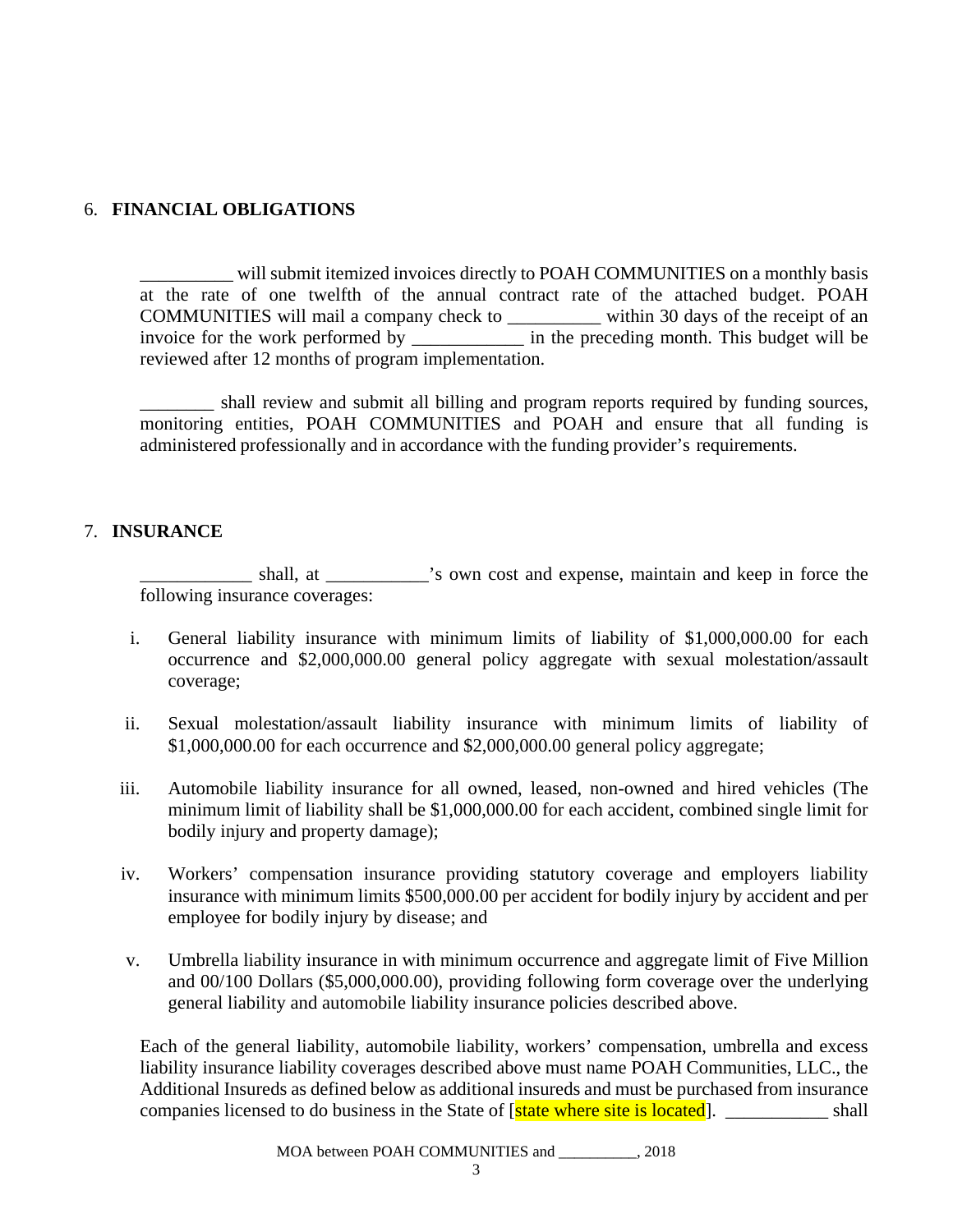deliver certificates of the above-referenced insurance to POAH Communities, LLC., before the commencement of the work or services under the Agreement.

To the fullest extent permitted by law, \_\_\_\_\_\_\_\_\_\_ agrees to indemnify, defend and hold harmless POAH COMMUNITIES, \_\_\_\_\_\_\_\_\_\_ Preservation Associates Limited Partnership, LLC, partners, parent companies, subsidiary companies, employees, agents, directors, officers and affiliates (collectively the "Additional Insureds") from any claims, damages, losses, fines, penalties, costs and expenses (including reasonable attorneys' fees), arising directly or indirectly from \_\_\_\_\_\_\_\_\_\_\_'s performance of the work or services provided under the Agreement or by a breach by \_\_\_\_\_\_\_\_\_\_\_\_\_\_\_\_\_ of its obligations hereunder.

In no event shall POAH COMMUNITIES be liable to \_\_\_\_\_\_\_\_\_\_ for consequential, incidental or indirect damages resulting from, or connected with, POAH COMMUNITIES's performance of its obligations under the Agreement.

If \_\_\_\_\_\_\_\_\_\_ coordinates any field trips, \_\_\_\_\_\_\_\_\_\_will provide a licensed driver with a good driving record, will provide written proof of such driving record and a certificate of insurance to the POAH Communities staff contact listed above, and will obtain all releases.

## 8. **PROGRAM & STAFF SUPERVISION**

will provide trained staff that have been selected through the  $\cdot$ 's standard hiring practices and have passed a criminal background check, such check utilizing standards at least as rigorous as those commonly used in the same industry. POAH COMMUNITIES shall rely upon the verification from \_\_\_\_\_\_\_\_\_\_. If \_\_\_\_\_\_\_\_\_\_\_ does not require their employees to go through a background check process the individuals that will be working on site are required to pass the POAH COMMUNITIES background check process.

In the event that POAH COMMUNITIES advises \_\_\_\_\_\_\_\_\_\_\_\_ of any reasonable concerns POAH COMMUNITIES may have regarding any of the \_\_\_\_\_\_ staff providing services under this Agreement, shall cooperate with POAH COMMUNITIES to take any action reasonably necessary to address such concerns, including, without limitation, replacing any such staff with staff reasonably acceptable to both and POAH COMMUNITIES. In such event, the staff who have been replaced will no longer take part in any services being provided hereunder.

\_\_\_\_\_\_\_\_\_\_ will provide supervision, professional development and training opportunities for the program staff. \_\_\_\_\_\_\_\_\_\_ will be responsible for any costs associated with professional development beyond regular supervision, including conference attendance, membership fees, etc.

POAH will provide ongoing communication to the supervisor regarding program performance of on-site staff in the form of a structured quarterly phone call and annual site visit.

#### 9. **AGENCY PROCEDURES**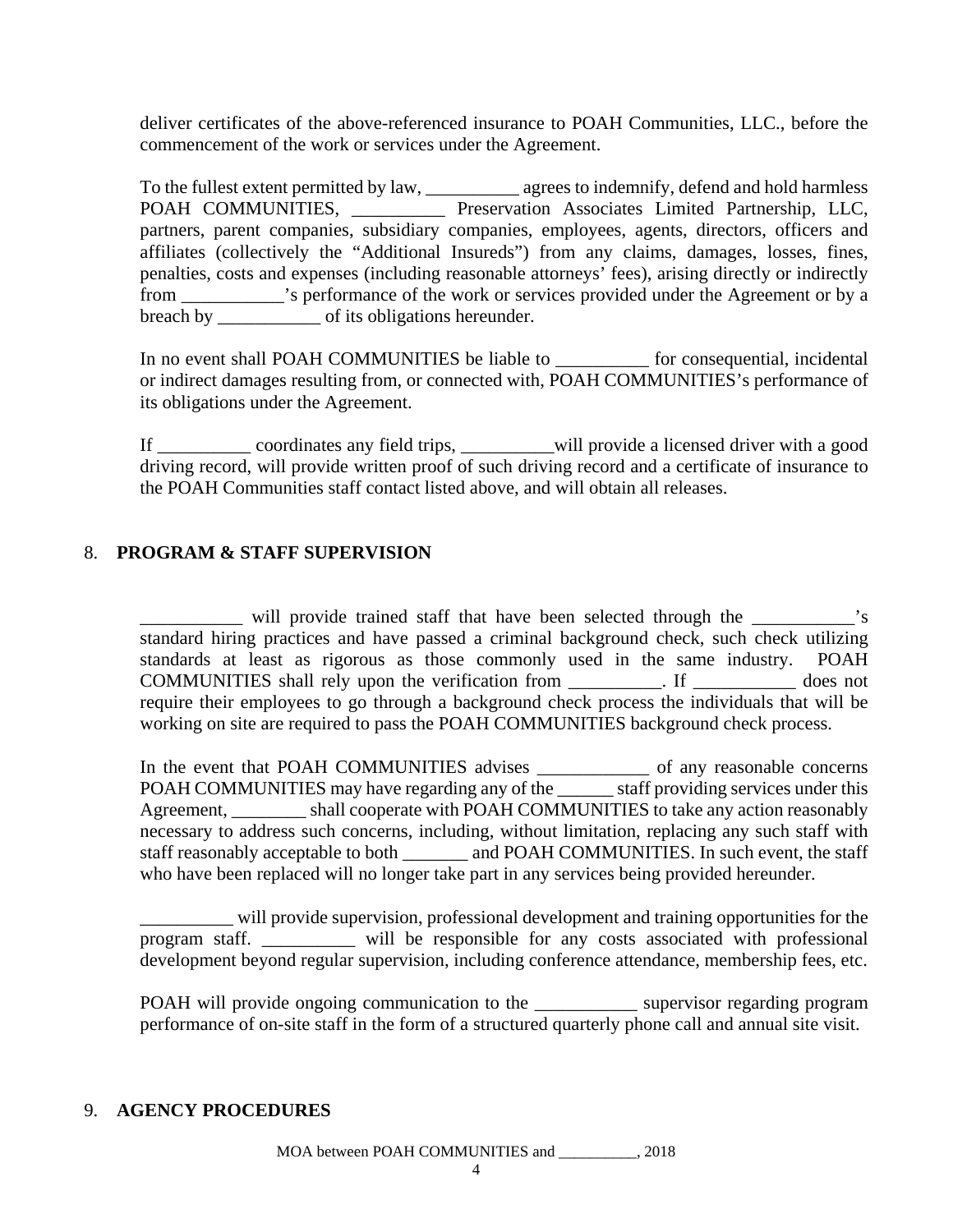will use its registration and associated forms, including photo and video releases and emergency contact information and will, upon request, provide copies of any and all such documents for POAH COMMUNITIES staff. \_\_\_\_\_\_\_\_\_ is prohibited from using resident photos/video without express written permission from such resident or such resident's guardian. \_\_\_\_\_\_\_\_\_\_ will also gather liability releases and other appropriate documentation, including health /medical forms, if necessary, from each participant and provide them to POAH COMMUNITIES staff. \_\_\_\_\_\_\_\_\_\_\_ will keep attendance, signin/sign-out records and provide them to POAH COMMUNITIES staff via the PI database.

#### 10. **LEGAL COMPLIANCE**

The program will be accessible to all residents of \_\_\_\_\_\_\_\_\_\_\_\_\_\_ Apartments, with no exception taken towards residents with special needs or disabilities.

\_\_\_\_\_\_\_\_\_\_ and POAH COMMUNITIES shall comply with all applicable local and state regulations including those provisions regarding licensure and exemption, staff qualifications, Criminal Offender Records Information (CORI) checks or equivalent as required under state law, and Sexual Offender Records Information (SORI) checks or equivalent as required under state law.

#### 11. **BREACH OF AGREEMENT**

Either party shall be in breach of this Agreement in the event such party fails to perform or observe any material requirement, term or condition of this Agreement.

#### 12. **NOTICES**

Any notices to be given under this Agreement shall be in writing and shall be sent by certified mail, or overnight delivery service, to the address set forth for the parties in Section 1 of this Agreement, and, with respect to notices given to POAH COMMUNITIES, with a copy sent to the following address:

Preservation of Affordable Housing, Inc. 40 Court Street, Suite 700, Boston, Massachusetts 02108 Attn: Legal Department.

All notices shall be effective as of the date which is one business day after the date such notice is deposited for certified or overnight delivery.

#### 13. **EFFECTIVE DATE AND SIGNATURE:**

The Effective Date of this Agreement shall be the date set forth on page 1 hereof. Each party hereto represents and warrants to the other that the person executing this Agreement on behalf of such party has the full power and authority to do so.

#### 14. **MODIFICATION:**

MOA between POAH COMMUNITIES and \_\_\_\_\_\_\_\_\_\_, 2018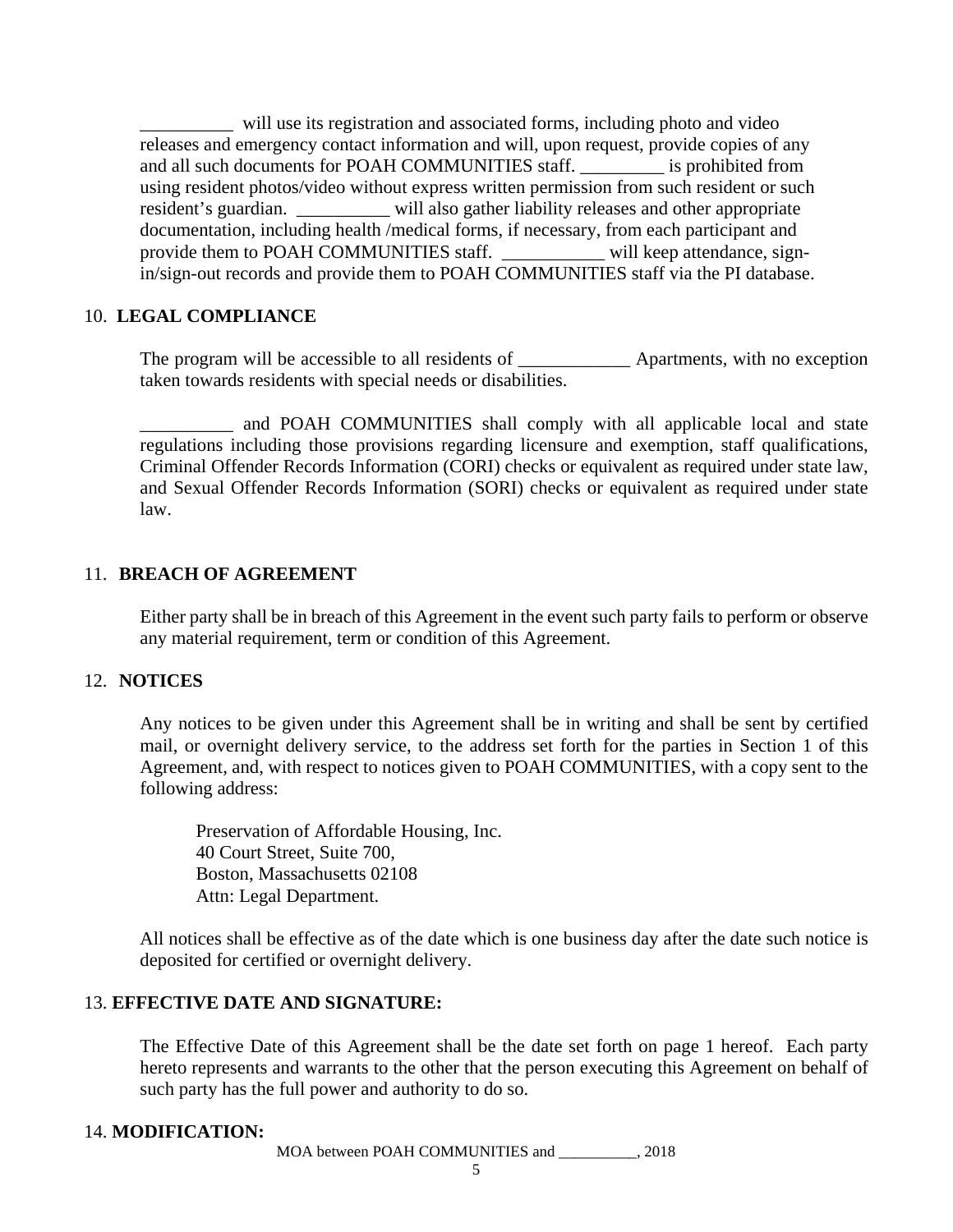This Agreement constitutes the entire agreement between the parties hereto, and supersedes all prior dealings between them with respect to such subject matter. No subsequent amendment or other modification to this Agreement shall be binding upon either party, unless written and executed by both POAH COMMUNITIES and

#### 15. **GOVERNING LAW AND VENUE:**

The internal laws of the State of [state where site is located] shall govern the validity, construction, enforcement, and interpretation of this Agreement. All disputes related to this Agreement shall be tried in [state where site is located] state courts or United States federal courts situated in the appropriate district in [state where site is located]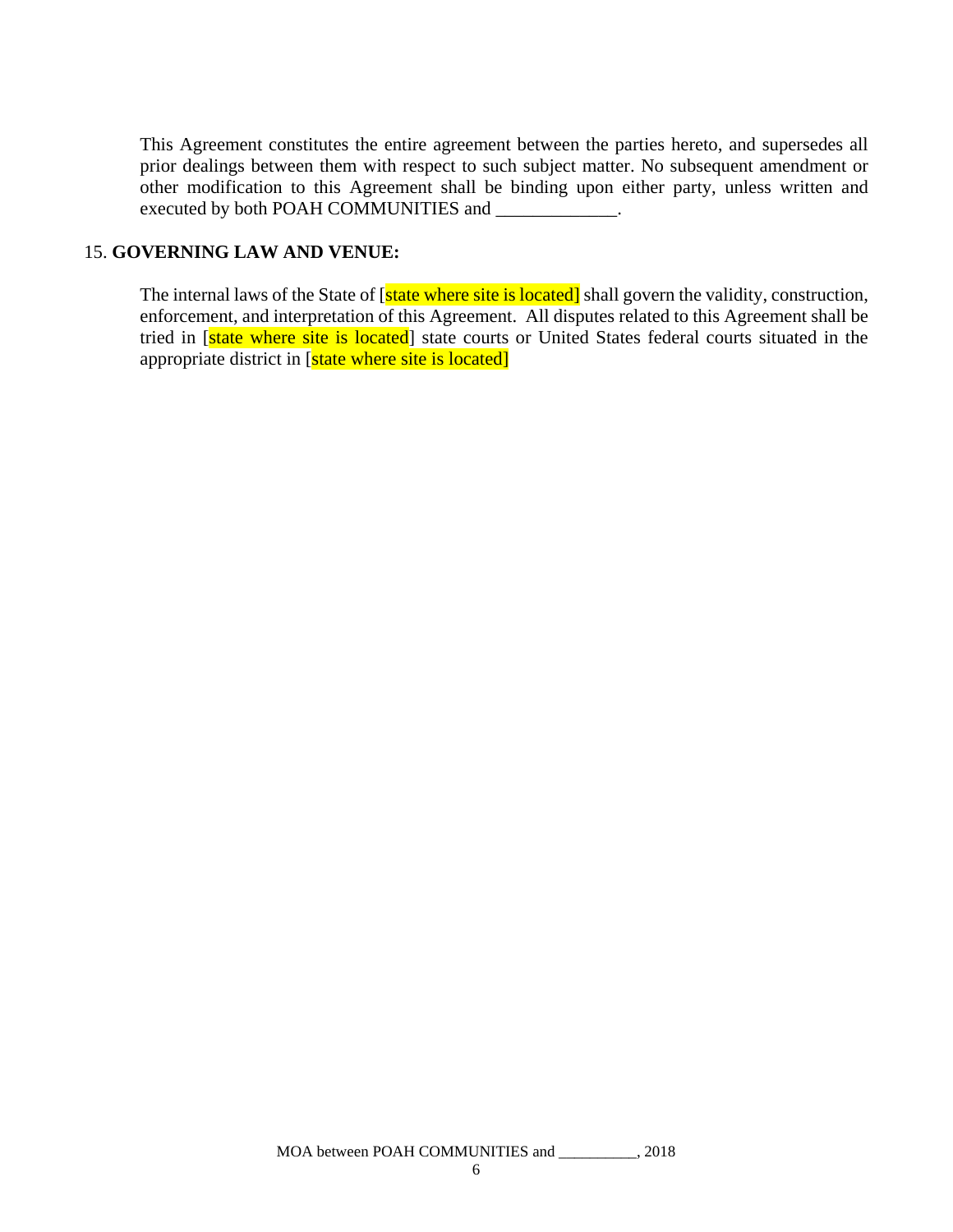# 16. **Signature/Date:**

| [Insert Partner Org]                                                                                                                                                                                                          | <b>POAH COMMUNITIES:</b> |
|-------------------------------------------------------------------------------------------------------------------------------------------------------------------------------------------------------------------------------|--------------------------|
|                                                                                                                                                                                                                               |                          |
| Name: 2008. [2010] Name: 2010 [2010] 2010 [2010] 2010 [2010] 2010 [2010] 2010 [2010] 2010 [2010] 2010 [2010] 2010 [2010] 2010 [2010] 2010 [2010] 2010 [2010] 2010 [2010] 2010 [2010] 2010 [2010] 2010 [2010] 2010 [2010] 2010 | Name:                    |
|                                                                                                                                                                                                                               |                          |
|                                                                                                                                                                                                                               |                          |